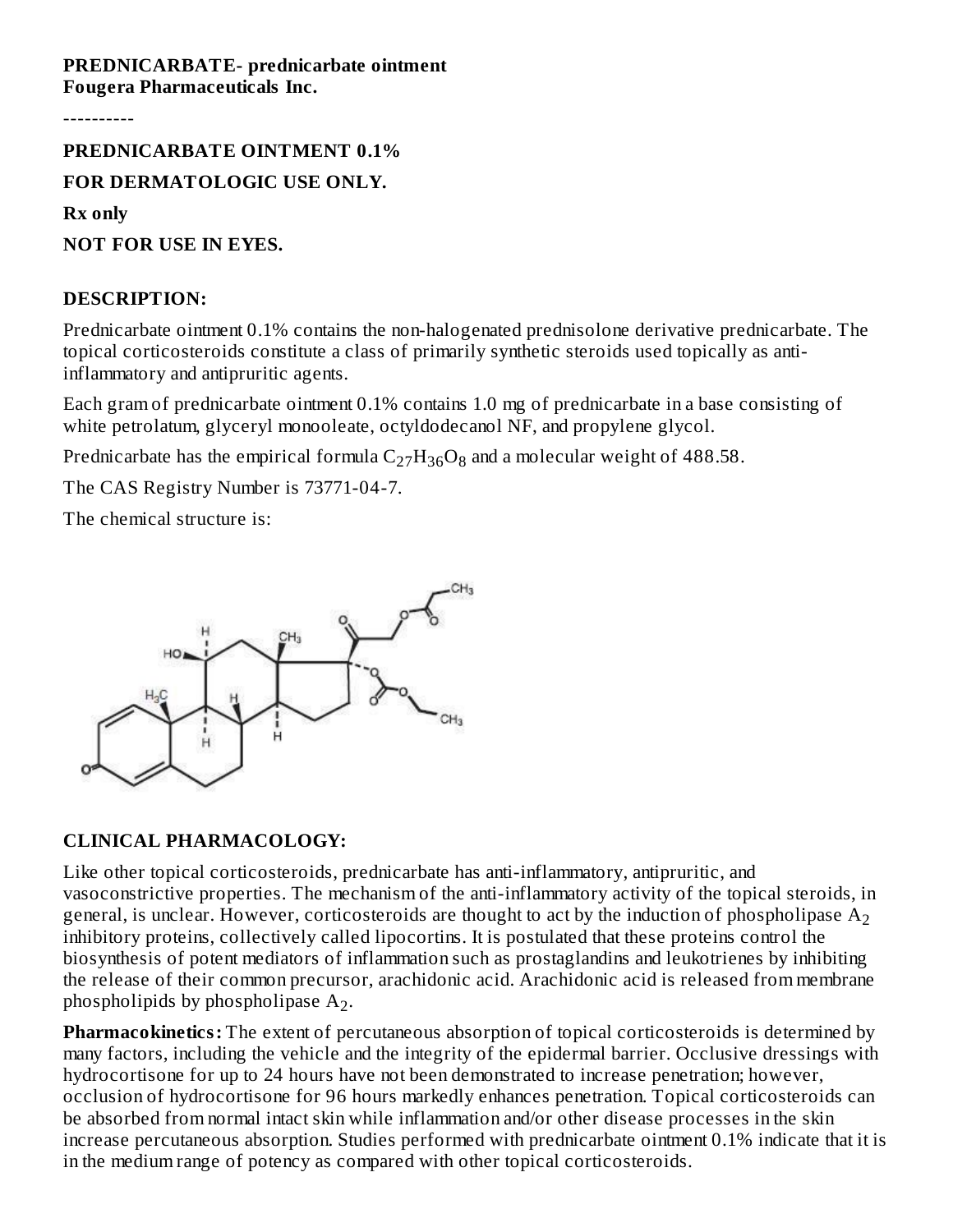## **INDICATIONS AND USAGE:**

Prednicarbate ointment 0.1% is a medium potency corticosteroid indicated for the relief of the inflammatory and pruritic manifestations of corticosteroid-responsive dermatoses.

## **CONTRAINDICATIONS:**

Prednicarbate ointment 0.1% is contraindicated in those patients with a history of hypersensitivity to any of the components in the preparations.

# **PRECAUTIONS:**

**General:** Systemic absorption of topical corticosteroids can produce reversible hypothalamicpituitary-adrenal (HPA) axis suppression with the potential for glucocorticosteroid insufficiency after withdrawal of treatment. Manifestations of Cushing's syndrome, hyperglycemia, and glucosuria can also be produced in some patients by systemic absorption of topical corticosteroids while on treatment. Patients receiving a large dose of a higher potency topical steroid applied to a large surface area or under occlusion should be evaluated periodically for evidence of HPA-axis suppression. This may be done by using the ACTH stimulation, A.M. plasma cortisol, and urinary free cortisol tests. Prednicarbate ointment 0.1% did not produce significant HPA-axis suppression when used at a dose of 60 grams per day for a week in patients with extensive psoriasis or atopic dermatitis. However, if HPA-axis suppression is noted, an attempt should be made to withdraw the drug, to reduce the frequency of application, or to substitute a less potent corticosteroid. Recovery of HPA-axis function is generally prompt and complete upon discontinuation of topical corticosteroids. Infrequently, signs and symptoms of glucocorticosteroid insufficiency may occur, requiring supplemental systemic corticosteroids. For information on systemic supplementation, see prescribing information for those products. Pediatric patients may be more susceptible to systemic toxicity from equivalent doses due to their larger skin surface area to body mass ratios **(See PRECAUTIONS - Pediatric Us e .)** If irritation develops, prednicarbate ointment 0.1% should be discontinued and appropriate therapy instituted. Allergic contact dermatitis with corticosteroids is usually diagnosed by observing a failure to heal rather than noting a clinical exacerbation, as with most topical products not containing corticosteroids. Such an observation should be corroborated with appropriate diagnostic patch testing. If concomitant skin infections are present or develop, an appropriate antifungal or antibacterial agent should be used. If a favorable response does not occur promptly, use of prednicarbate ointment 0.1% should be discontinued until the infection has been adequately controlled.

**Information for Patients:** Patients using topical corticosteroids should receive the following information and instructions:

- 1. This medication is to be used as directed by the physician. It is for external use only. Avoid contact with the eyes.
- 2. This medication should not be used for any disorder other than that for which it was prescribed.
- 3. The treated skin area should not be bandaged or otherwise covered or wrapped so as to be occlusive, unless directed by the physician.
- 4. Patients should report to their physician any signs of local adverse reactions.
- 5. This medication should not be used on the face, underarms, or groin areas.
- 6. Contact between Prednicarbate Ointment 0.1% and latex containing products (eg. condoms, diaphragm etc.) should be avoided since paraffin in contact with latex can cause damage and reduce the effectiveness of any latex containing products. If latex products come into contact with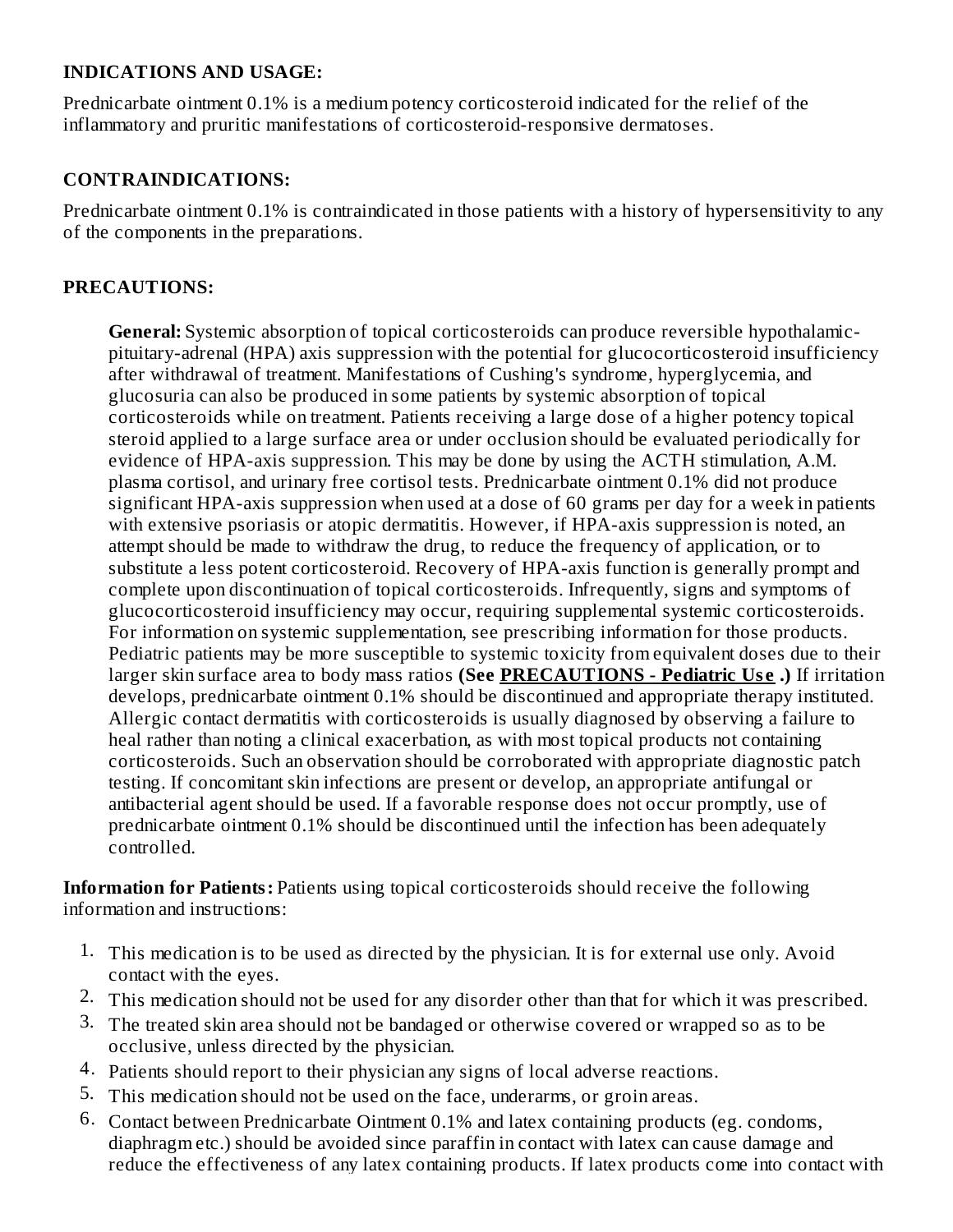Prednicarbate Ointment 0.1%, patients should be advised to discard the latex products. Patients should be advised that this medication is to be used externally only, not intravaginally.

**Laboratory Tests:** The following tests may be helpful in evaluating patients for HPA axis suppression: ACTH stimulation test, A.M. plasma cortisol test, Urinary free cortisol test.

**Carcinogenesis, Mutagenesis, Impairment of Fertility:** In a study of the effect of prednicarbate on fertility, pregnancy and postnatal development in rats, no effect was noted on the fertility or pregnancy of the parent animals or postnatal development of the offspring after administration of up to 0.80 mg/kg of prednicarbate subcutaneously. Prednicarbate has been evaluated in the Salmonella reversion test (Ames test) over a wide range of concentrations in the presence and absence of an S-9 liver microsomal fraction and did not demonstrate mutagenic activity. Similarly, prednicarbate did not produce any significant changes in the numbers of micronuclei seen in erythrocytes when mice were given doses ranging from 1 to 160 mg/kg of the drug.

**Pregnancy:** Teratogenic effects: *Pregnancy Category C:* Corticosteroids have been shown to be teratogenic in laboratory animals when administered systemically at relatively low dosage levels. Some corticosteroids have been shown to be teratogenic after dermal application in laboratory animals.

Prednicarbate has been shown to be teratogenic and embryotoxic in Wistar rats and Himalayan rabbits when given subcutaneously during gestation at doses 1900 times and 45 times, respectively, the recommended topical human dose, assuming a percutaneous absorption of approximately 3%. In the rats, slightly retarded fetal development and an incidence of thickened and wavy ribs which were higher than the spontaneous rates were noted.

In rabbits, there was noted increased liver weights and slight increase in the fetal intrauterine death rate. The fetuses delivered exhibited reduced placental weight, increased frequency of cleft palate, ossification disorders in the sternum, omphalocele, and anomalous posture of forelimbs. There are no adequate and well-controlled studies in pregnant women on teratogenic effects of prednicarbate. Therefore, prednicarbate ointment 0.1% should be used during pregnancy only if the potential benefit justifies the potential risk to the fetus.

**Nursing Mothers:** Systemically administered corticosteroids appear in human milk and could suppress growth, interfere with endogenous corticosteroid production, or cause other untoward effects. It is not known whether topical administration of corticosteroids could result in sufficient systemic absorption to produce detectable quantities in human milk. Because many drugs are excreted in human milk, caution should be exercised when prednicarbate ointment 0.1% is administered to a nursing woman.

**Pediatric** Use: Safety and effectiveness of prednicarbate ointment 0.1% in pediatric patients below the age of 10 years have not been established. Because of a higher ratio of skin surface area to body mass, pediatric patients are at a greater risk than adults of HPA-axis suppression when they are treated with topical corticosteroids. They are therefore also at greater risk of glucocorticosteroid insufficiency after withdrawal of treatment and of Cushing's syndrome while on treatment. Adverse effects, including striae, have been reported with inappropriate use of topical corticosteroids in pediatric patients. **(See PRECAUTIONS.)** HPA-axis suppression, Cushing's syndrome, and intracranial hypertension have been reported in pediatric patients receiving topical corticosteroids. Manifestations of adrenal suppression in pediatric patients include linear growth retardation, delayed weight gain, low plasma cortisol levels and absence of response to ACTH stimulation. Manifestations of intracranial hypertension include bulging fontanelles, headaches, and bilateral papilledema.

# **ADVERSE REACTIONS:**

In controlled clinical studies, the incidence of adverse reactions associated with the use of prednicarbate ointment 0.1% was approximately 1.5%. Reported reactions including burning, pruritus, drying, scaling, cracking and pain and irritant dermatitis. The following additional local adverse reactions are reported infrequently with topical corticosteroids, but may occur more frequently with the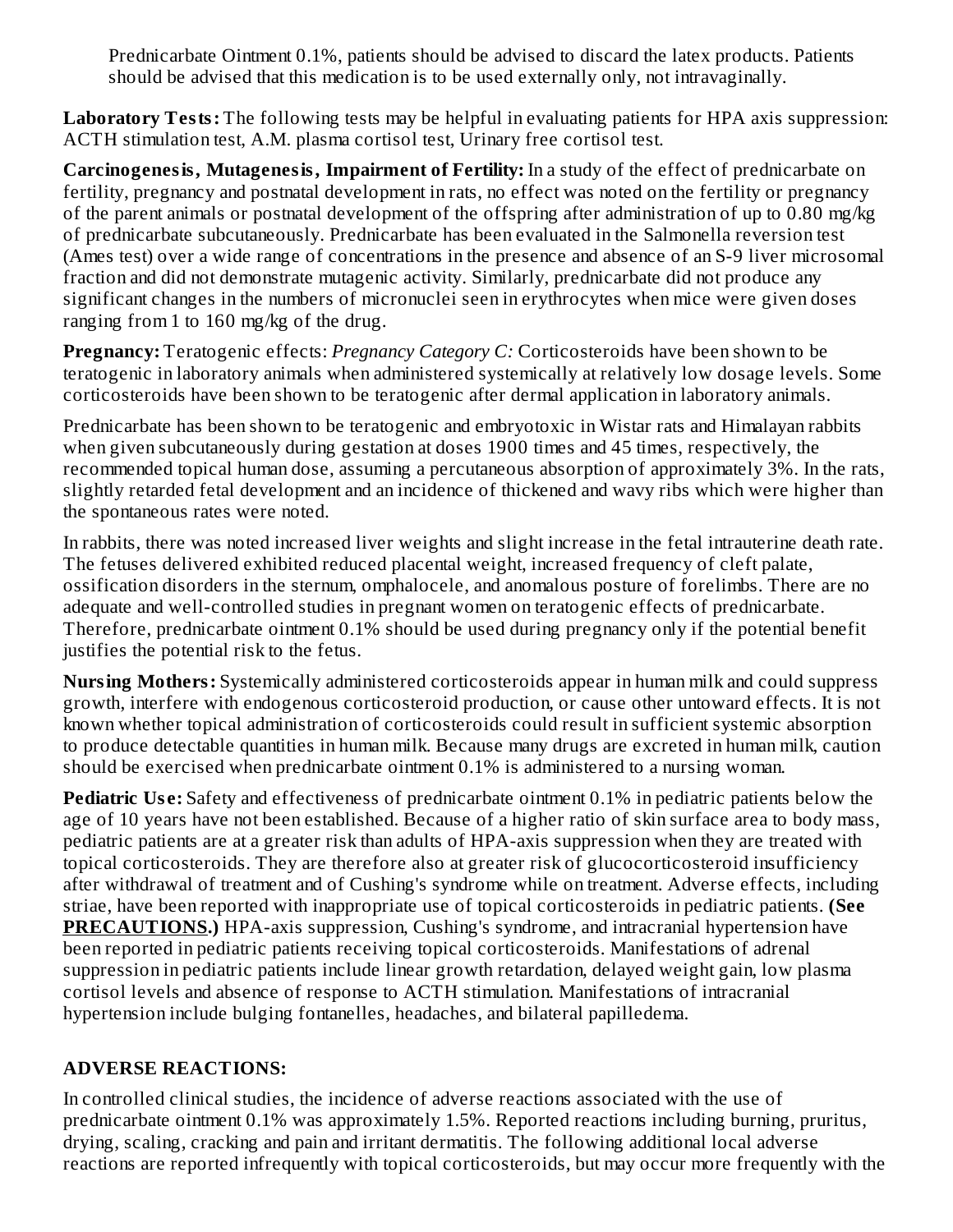use of occlusive dressings and especially with higher potency corticosteroids. These reactions are listed in approximate decreasing order of occurrence: folliculitis, hypertrichosis, acneform eruptions, hypopigmentation, perioral dermatitis, allergic contact dermatitis, secondary infection, skin atrophy, striae and miliaria.

#### **OVERDOSAGE:**

Topically applied corticosteroids can be absorbed in sufficient amounts to produce systemic effects **(See PRECAUTIONS.)**

#### **DOSAGE AND ADMINISTRATION:**

Apply a thin film of prednicarbate ointment 0.1% to the affected skin areas twice daily. Rub in gently.

#### **HOW SUPPLIED:**

Prednicarbate Ointment 0.1% is supplied in

15 gram tube NDC 0168-0410-15 60 gram tube NDC 0168-0410-60

Store at 20° to 25°C (68° to 77°F). [See Controlled Room Temperature].

**E. FOUGERA & CO.** A division of **Fougera** PHARMACEUTICALS INC. Melville, New York 11747

I2410D R10/15 #136

#### **PACKAGE LABEL – PRINCIPAL DISPLAY PANEL – 15 G CONTAINER**

**NDC** 0168-0410-15

### **FOUGERA** ®

#### **PREDNICARBATE OINTMENT 0.1%**

Rx only

FOR DERMATOLOGIC USE ONLY. NOT FOR USE IN EYES.

#### **NET WT 15 grams**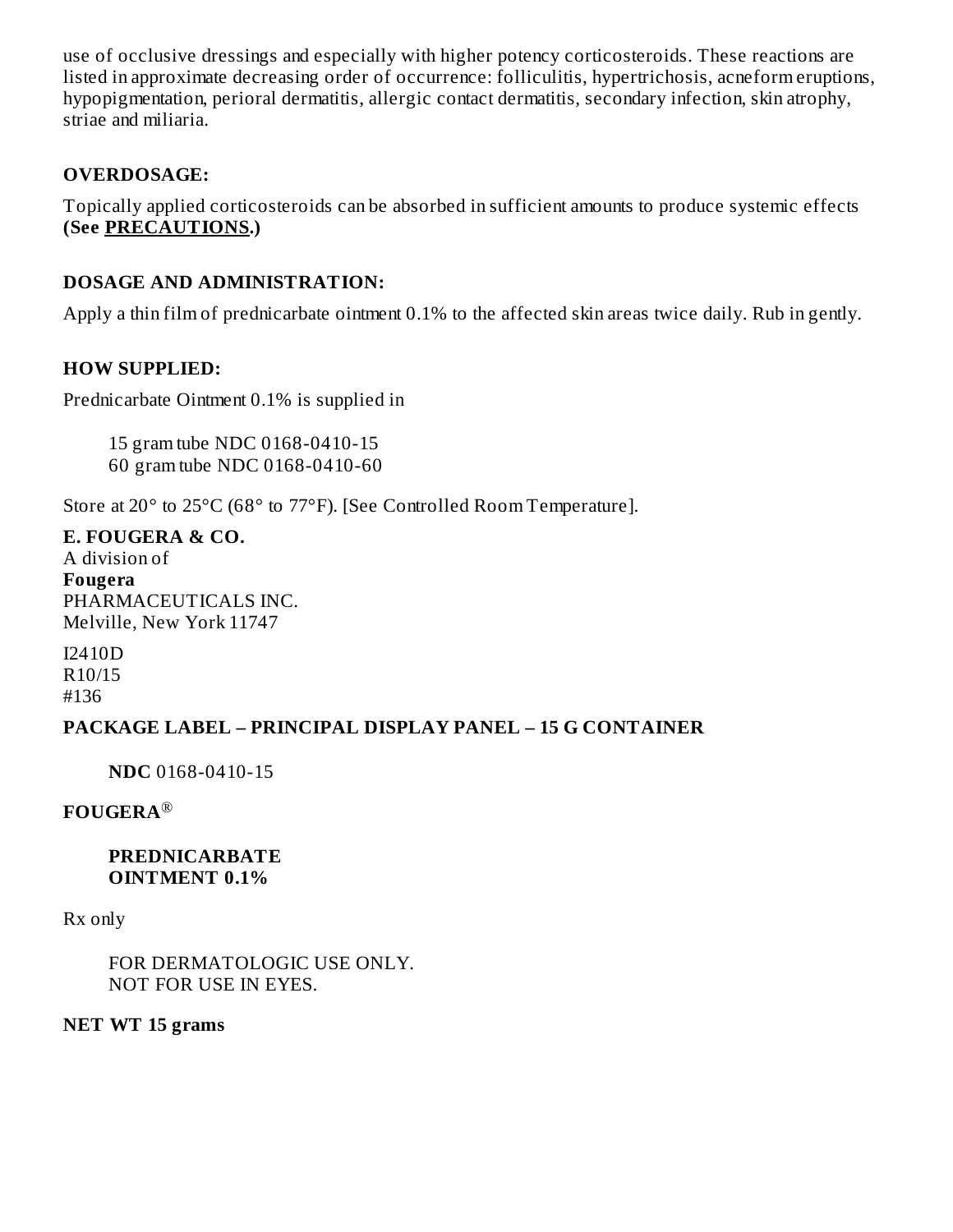| NDC 0168-0410-15<br>fougera <sup>®</sup><br><b>PREDNICARBATE</b><br><b>OINTMENT 0.1%</b>                                                                                                                                                                     | <b>R</b> only<br>FOR DERMATOLOGIC USE ONLY.<br>NOT FOR USE IN EYES.<br><b>NET WT 15 grams</b>                                                                                                | <b>SC1#</b> |  |
|--------------------------------------------------------------------------------------------------------------------------------------------------------------------------------------------------------------------------------------------------------------|----------------------------------------------------------------------------------------------------------------------------------------------------------------------------------------------|-------------|--|
| Usual Dosage: Apply a thin film to the affected<br>skin areas twice daily. Rub in gently. See<br>package insert for full prescribing information.<br>Store at 20° to 25°C (68° to 77°F).<br>[See Controlled Room Temperature].                               | Each gram of prednicarbate ointment<br>0.1% contains 1.0 mg of prednicarbate<br>in a base consisting of white petrolatum,<br>glyceryl monooleate, octyldodecanol<br>NF and propylene glycol. |             |  |
| WARNING: Keep out of reach of children.<br>TO OPEN: Use cap to puncture seal.<br><b>IMPORTANT:</b> Do not use if seal has been<br>punctured or is not visible.<br>E. FOUGERA & CO.<br>A division of Fougera Pharmaceuticals Inc.<br>Melville, New York 11747 | See crimp of tube for Lot Number<br>and Expiration Date.<br>U5258E<br>R <sub>10</sub> /15<br>$0168 - 0410 - 159$                                                                             |             |  |

## **PACKAGE LABEL – PRINCIPAL DISPLAY PANEL – 15 G CARTON**

**NDC** 0168-0410-15

**FOUGERA** ®

**Rx Only**

**PREDNICARBATE OINTMENT 0.1%**

> FOR DERMATOLOGIC USE ONLY. NOT FOR USE IN EYES.

**NET WT 15 grams**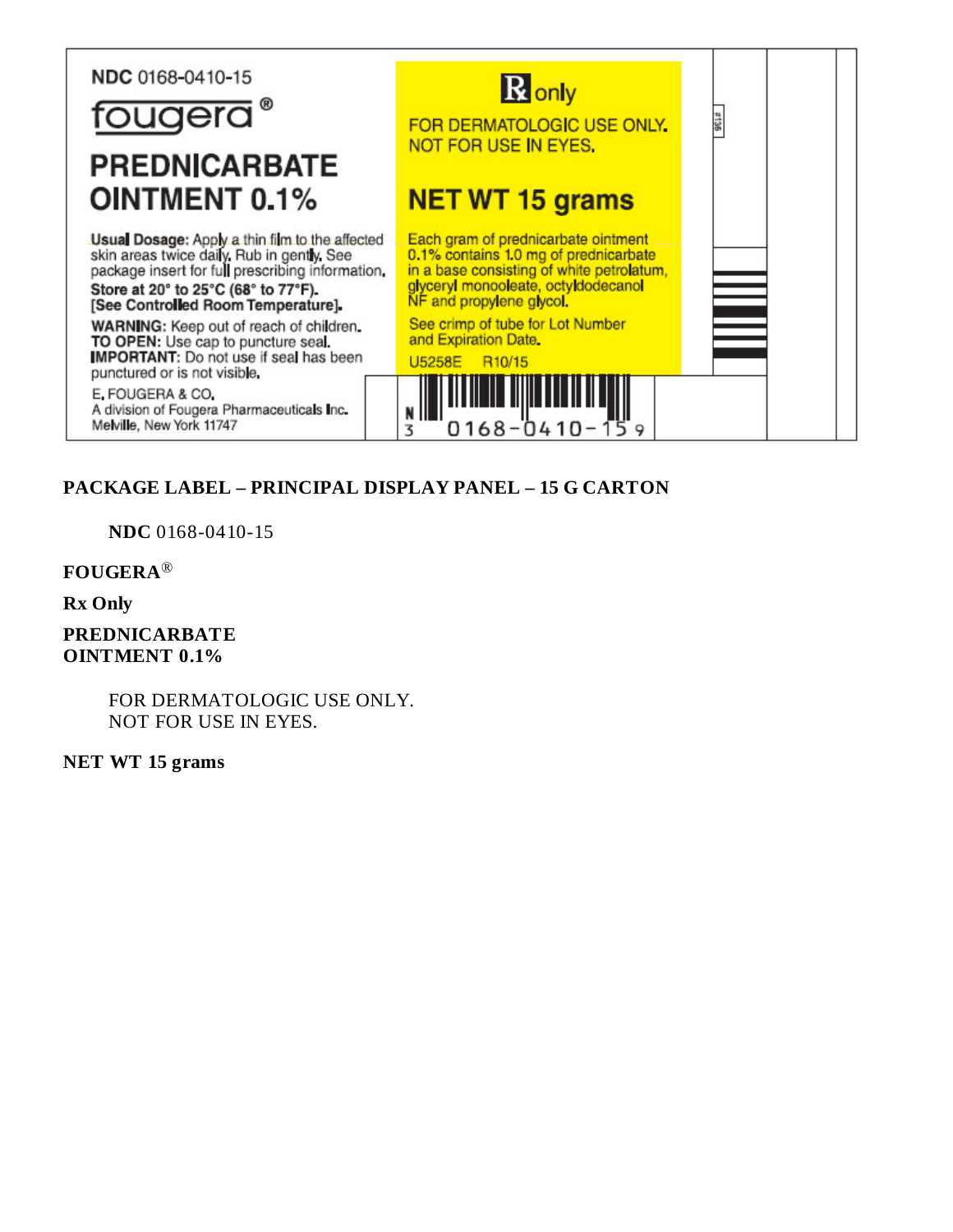| $0.168 - 0.410 -$<br>₹                                                                                                                                                                                                                                                                                                                                                                                                        | <b>IMPORTANT: The opening of this</b><br>product is covered by a metal<br>tamper-resistant seal. If this seal<br>has been punctured or is not<br>visible, do not use and return<br>product to place of purchase. | IU5258E<br>R02/17<br>#136                                                             |
|-------------------------------------------------------------------------------------------------------------------------------------------------------------------------------------------------------------------------------------------------------------------------------------------------------------------------------------------------------------------------------------------------------------------------------|------------------------------------------------------------------------------------------------------------------------------------------------------------------------------------------------------------------|---------------------------------------------------------------------------------------|
| NDC 0168-0410-15<br>$\mathbf R$ only<br><b>PREDNICARBATE</b><br><b>OINTMENT 0.1%</b><br><b>NET WT 15 grams</b><br><u>fougera®</u>                                                                                                                                                                                                                                                                                             | FOR DERMATOLOGIC USE ONLY.<br>NOT FOR USE IN EYES.                                                                                                                                                               | PREDNICARBATE<br><u>puebno</u> .<br>NDC 0168-0410-15<br>86<br><b>OINTMENT</b><br>0.1% |
| Usual Dosage: Apply a thin film to the affected skin areas twice daily.<br>Rub in gently. See package insert for full prescribing information.<br>Store at 20° to 25°C (68° to 77°F). [See Controlled Room Temperature].<br><b>WARNING:</b> Keep out of reach of children.<br>See crimp of tube for Lot Number and Expiration Date.<br>E. FOUGERA & CO., A division of Fougera Pharmaceuticals Inc., Melville, New York 11747 | TO OPEN: To puncture the seal,<br>reverse the cap and place the<br>puncture-top onto the tube. Push<br>down firmly until seal is open.<br>TO CLOSE: Screw the cap back<br>onto the tube.                         |                                                                                       |
| NDC 0168-0410-15<br>$\mathbf R$ only<br><b>PREDNICARBATE</b><br><b>OINTMENT 0.1%</b><br><b>NET WT 15 grams</b><br>foudera                                                                                                                                                                                                                                                                                                     | Each gram of prednicarbate<br>ointment 0.1% contains 1.0 mg of<br>prednicarbate in a base consisting<br>of white petrolatum, glyceryl<br>monooleate, octyldodecanol NF<br>and propylene givcol.                  |                                                                                       |
|                                                                                                                                                                                                                                                                                                                                                                                                                               |                                                                                                                                                                                                                  |                                                                                       |

|                                                                    | prednicarbate ointment                 |  |                                                   |                             |                   |                 |                           |
|--------------------------------------------------------------------|----------------------------------------|--|---------------------------------------------------|-----------------------------|-------------------|-----------------|---------------------------|
|                                                                    |                                        |  |                                                   |                             |                   |                 |                           |
|                                                                    | <b>Product Information</b>             |  |                                                   |                             |                   |                 |                           |
|                                                                    | Product Type                           |  | HUMAN PRESCRIPTION DRUG                           | Item Code (Source)          |                   |                 | NDC:0168-0410             |
|                                                                    | <b>Route of Administration</b>         |  | <b>TOPICAL</b>                                    |                             |                   |                 |                           |
|                                                                    |                                        |  |                                                   |                             |                   |                 |                           |
|                                                                    | <b>Active Ingredient/Active Moiety</b> |  |                                                   |                             |                   |                 |                           |
|                                                                    | <b>Ingredient Name</b>                 |  |                                                   | <b>Basis of Strength</b>    |                   | <b>Strength</b> |                           |
| PREDNICARBATE (UNII: V901LV1K7D) (PREDNICARBATE - UNII:V901LV1K7D) |                                        |  | <b>PREDNICARBATE</b>                              |                             | $1.0$ mg in $1$ g |                 |                           |
|                                                                    |                                        |  |                                                   |                             |                   |                 |                           |
|                                                                    | <b>Inactive Ingredients</b>            |  |                                                   |                             |                   |                 |                           |
| <b>Ingredient Name</b>                                             |                                        |  |                                                   | Strength                    |                   |                 |                           |
| PETROLATUM (UNII: 4T6H12BN9U)                                      |                                        |  |                                                   |                             |                   |                 |                           |
| <b>GLYCERYL OLEATE (UNII: 4PC054V79P)</b>                          |                                        |  |                                                   |                             |                   |                 |                           |
| O CTYLDO DECANOL (UNII: 46 1N10614Y)                               |                                        |  |                                                   |                             |                   |                 |                           |
|                                                                    | PROPYLENE GLYCOL (UNII: 6DC9Q167V3)    |  |                                                   |                             |                   |                 |                           |
|                                                                    |                                        |  |                                                   |                             |                   |                 |                           |
|                                                                    |                                        |  |                                                   |                             |                   |                 |                           |
| <b>Packaging</b>                                                   |                                        |  |                                                   |                             |                   |                 |                           |
| #                                                                  | <b>Item Code</b>                       |  | <b>Package Description</b>                        | <b>Marketing Start Date</b> |                   |                 | <b>Marketing End Date</b> |
|                                                                    | 1 NDC:0168-0410-15                     |  | 15 g in 1 TUBE; Type 0: Not a Combination Product | 03/09/2007                  |                   |                 |                           |